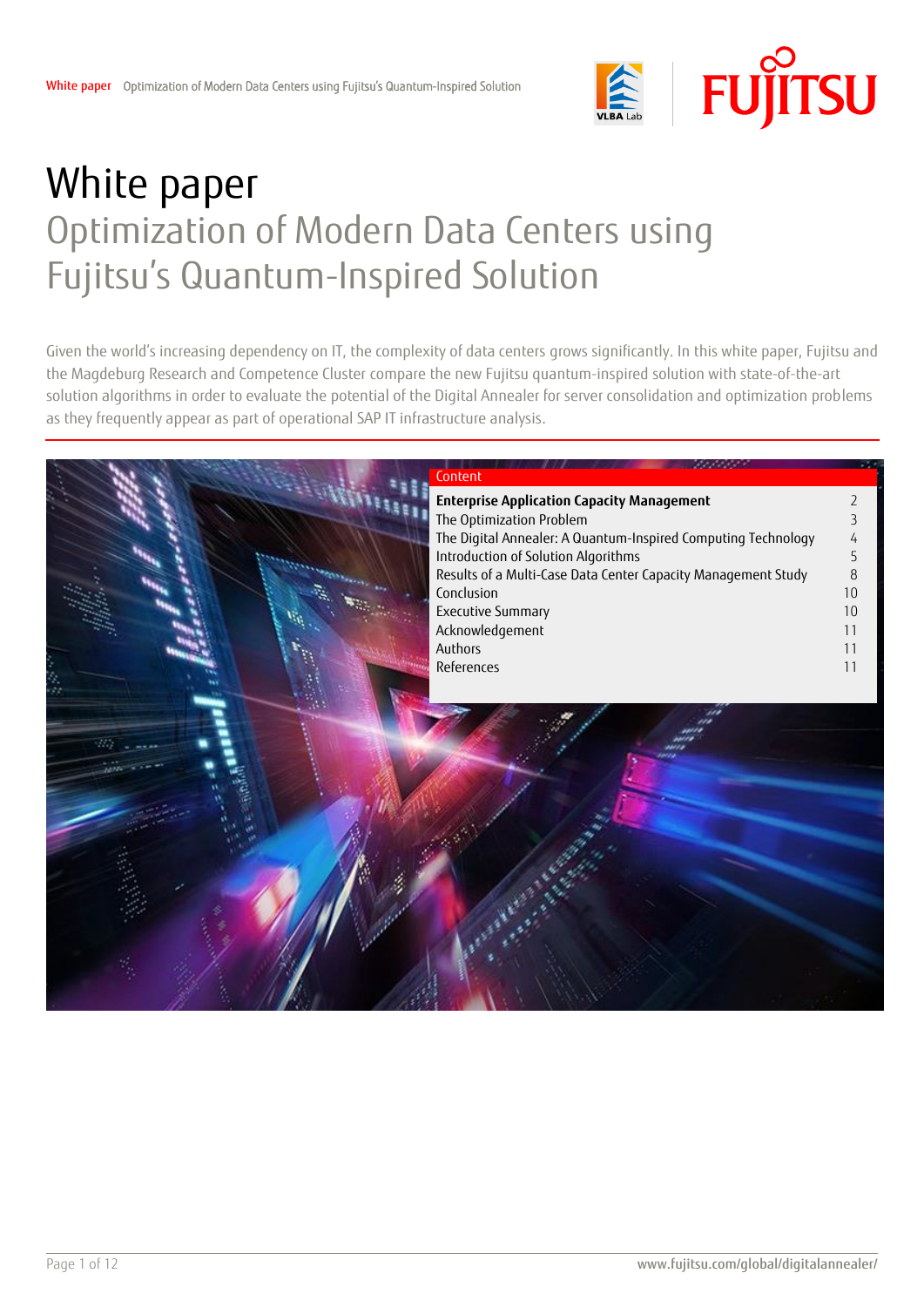### <span id="page-1-0"></span>Enterprise Application Capacity Management

Given the world's increasing dependency on IT, the complexity of data centers grows significantly. At the same time, costs to operate and maintain infrastructures are supposed to be reduced for example by optimizing the infrastructure landscape. According to best practices, capacity management is an essential IT process with the objective to ensure sufficient resource capacity for any given IT service as part of its design stage.

### The Complexity of Server Consolidation

In a top down manner, IT services are to be aligned with ever-changing business requirements and, at the same time, must utilize hardware components efficiently. This challenge is addressed by server consolidation exercises which aim at balancing operational costs and non-functional requirements such as performance. Idling components represent saving potential that can be identified and addressed by optimization techniques in order to find an optimal or nearoptimal distribution of IT services across the component layer. Therefore, server consolidation is a field with various challenges and thus a good opportunity to assess the capabilities of the Digital Annealer. Solution deployment is typically enabled by server or application virtualization techniques, as demonstrated in integrated systems such as [Fujitsu PRIMEFLEX.](https://www.fujitsu.com/emeia/products/computing/integrated-systems/) During the design stage, the main challenge is to find feasible designs, which ensure not to overload servers at any time with respect to the dynamic resource demands of all running services. Since the number of services and servers generally increase over time, the solution space has dramatically grown to a size, which cannot be managed manually anymore. In fact, heuristics and metaheuristics are applied to complex consolidation problems in order to identify feasible solutions of this multi-dimensional problem. With the Digital Annealer, a new technique emerged to search through large solution spaces for optimal designs. This white paper compares this new quantuminspired solution, developed by Fujitsu, with state-of-the-art solution algorithms, in order to evaluate the potential of the Digital Annealer for server consolidation and optimization problems as they frequently appear as part of Fujitsu's SAP SystemInspection Service.

### Fujitsu SAP SystemInspection Service

Fujitsu offers a number of Technical Advisory Services for infrastructure solutions to help customers cope with today´s capacity management challenges for their SAP enterprise applications. The [SAP SystemInspection Service](https://www.fujitsu.com/de/solutions/infrastructure/dynamic-infrastructure/inspection-services/index.html) is a unique offering in the field of infrastructure optimization as it relies on decades of practical experience combined with stateof-the-art research insights from an ongoing academic partnership. With a strong focus on SAP Technology such as SAP NetWeaver and SAP HANA, the SAP SystemInspection Service offers an efficient analysis and comprehensive consultation package for existing infrastructure environments at a fixed price. The goal is to get a complete understanding of the current workload, performance and related resources consumption and distribution in order to provide measures and guidance to optimize SAP Landscapes according to the business strategy and requirements. The use cases described in this white paper were conducted as part of Fujitsu's ongoing efforts to make scientific contributions and, finally, push forward Fujitsu's customer experience related to both SAP infrastructure management and optimization using cutting-edge quantum-inspired technology. More information about the SAP SystemInspection Service is available at the end of this white paper.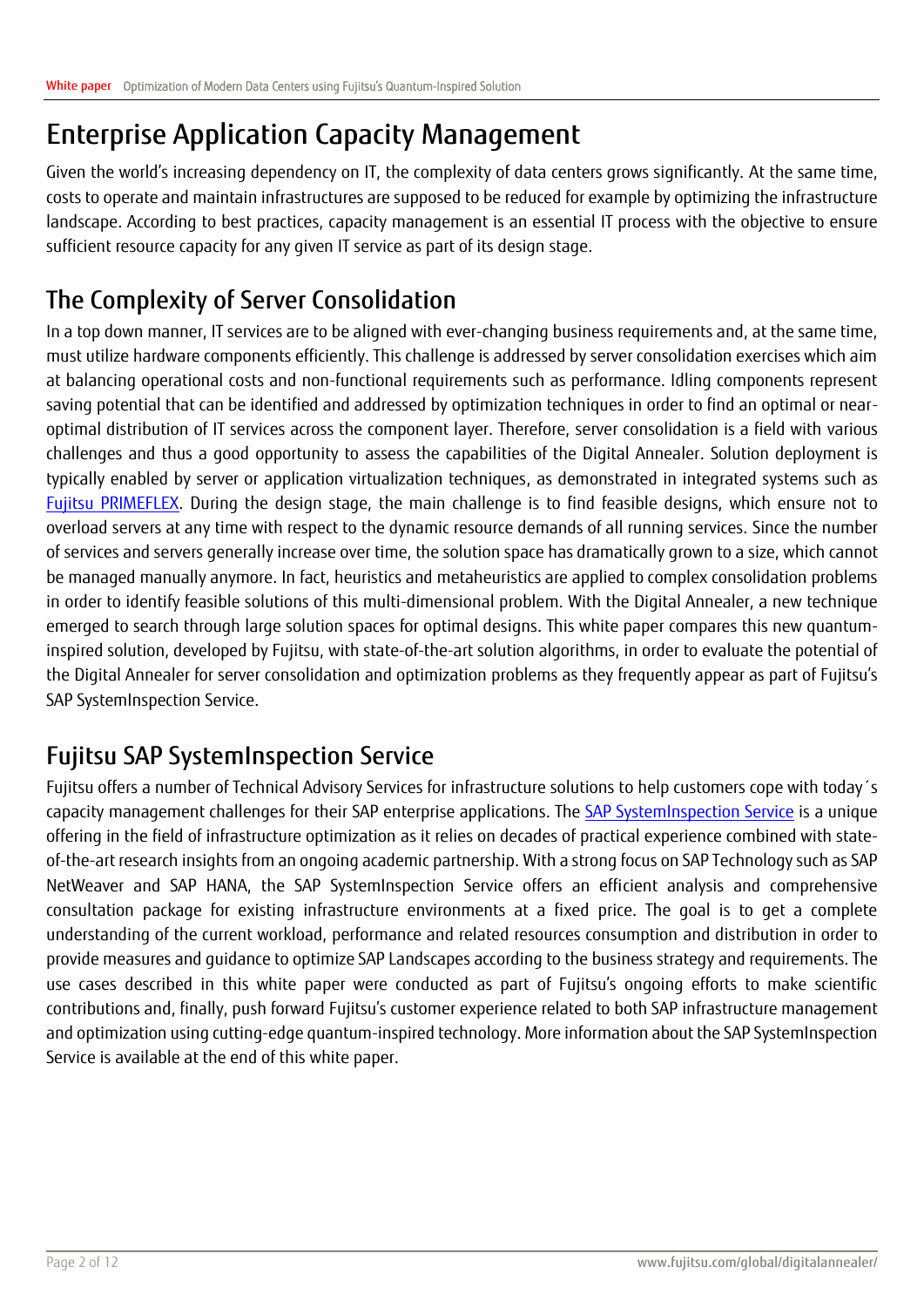### <span id="page-2-0"></span>The Optimization Problem

The IT capacity management process aims at continuously balancing costs and performance. Since enterprise servers are often under-utilized, server consolidation is an effective means to address this trade-off. In fact, according to several studies, large shares of servers run at average utilization levels below 20% [8, 9]. Resulting optimization potential must be explored, considering actual service demands and server capacities. Such data represent crucial input to consolidation decisions in order to identify orthogonal workload profiles over time and, lastly, to decide which services to place on which servers. As the solution space rapidly grows with the number of services, the problem becomes an intractable, NP-hard problem [1] and, therefore, error-prone if processed manually. Instead, it may be formulated as a combinatorial optimization problem with the objective to minimize the number of servers while avoiding overloads at any time. As a result, a dynamic and multi-dimensional bin packing problem can be formulated with

- $T \in \mathbb{N}_+$  the number of intervals which form the time dimension
- $S \in \mathbb{N}_+$ the number of servers with  $0 < c_s$  and  $0 < m_s$  defining the CPU and memory capacities of the servers for  $1 \leq s \leq S$
- $V \in \mathbb{N}_+$  the number of services with a computing demand vector  $\vec{c_v} = (c_{v,1},...,c_{v,T})$ ,  $0 \leq c_{v,t}$ ,  $1 \leq t \leq T$ and a memory demand vector  $\overrightarrow{m_v} = (m_{v,1},...,m_{v,T}),\; 0 \leq m_{v,t},\; 1 \leq t \leq T,\; 1 \leq v \leq V$
- $\bullet$   $X = (x_{s,v})^{}_{1 \leq s \leq S, 1 \leq v \leq V}$  a binary matrix indicating if service  $\,v\,$  is allocated to server  $\,s\,$
- $f(X) = \sum_{s=1}^{S} sign(\sum_{\nu=1}^{V} x_{s,\nu})$ the objective function to find an allocation matrix X that minimizes the number of required servers

Figure 1 exemplifies the allocation of services to servers. According to the objective function, the signum function returns 1 if a server was used at least one time while it returns 0 for unused servers. Therefore, the sum of used servers is to be minimized. However, a number of constraints apply to ensure quality of service:

- $\forall$   $1 \le v \le V$ :  $\sum_{s=1}^{S} x_{s,v} = 1$  a service must be allocated once, therefore, it's column in Figure 1 must sum up to 1
- $\forall$   $1 \le t \le T$ ,  $1 \le s \le S$ :  $\sum_{\nu=1}^{V} x_{s,\nu} c_{\nu,t} \le c_s$  the sum of computing demands must not exceed the server's computing capacity at any time
- $\forall$   $1 \le t \le T$ ,  $1 \le s \le S$ :  $\sum_{\nu=1}^{V} x_{s,\nu} m_{\nu,t} \le m_s$ the sum of memory demands must not exceed the server's memory capacity at any time



**Figure 1:** Binary allocation of services to servers. Each service must be allocated to one server while a server may handle none, one, or multiple services. It is the objective to identify solutions which minimize the number of used servers. Overloads are avoided by considering dynamic workload profiles of services and maximum computing and memory capacities of servers.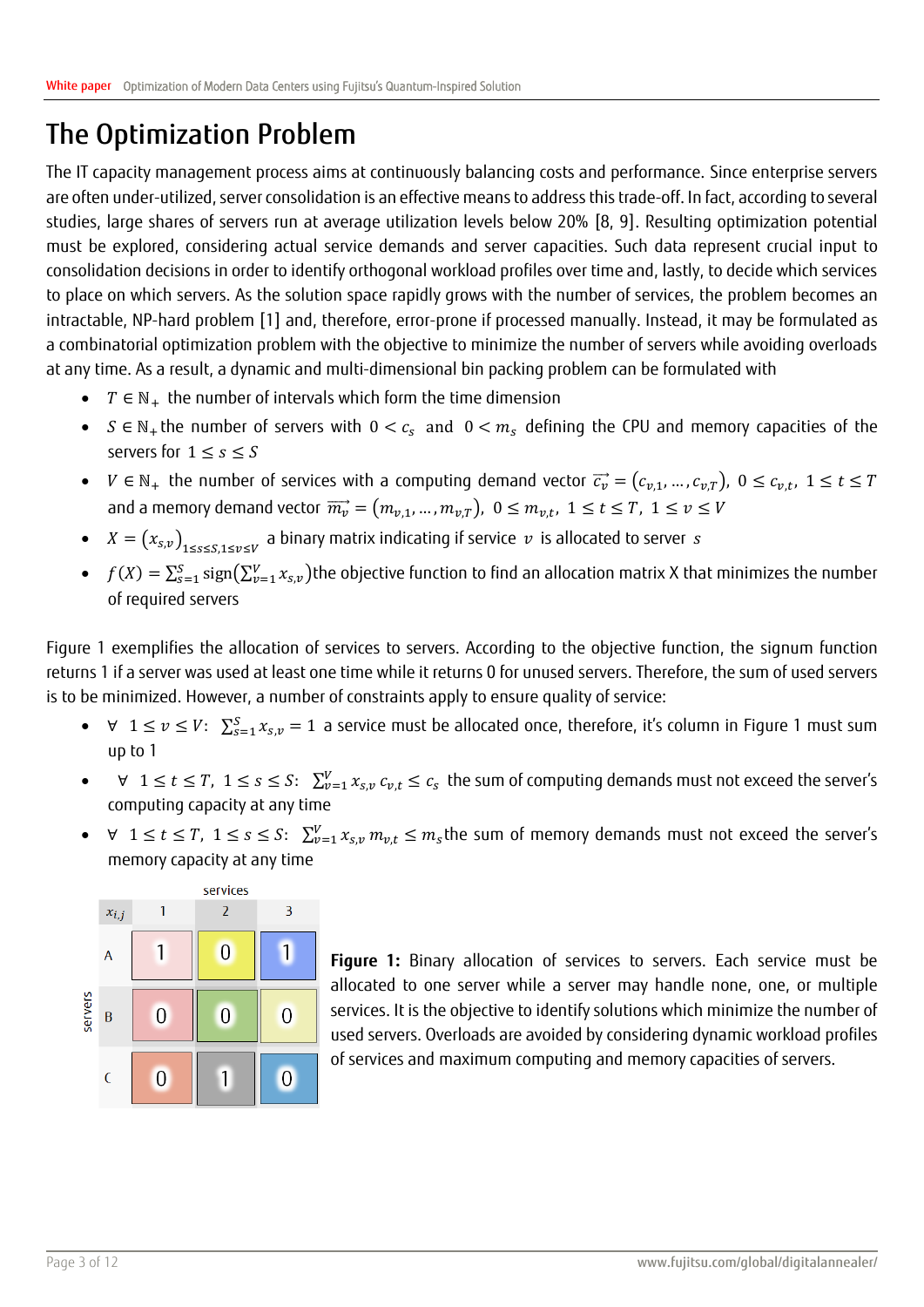## <span id="page-3-0"></span>The Digital Annealer: A Quantum-Inspired Computing Technology

Quantum computers promise to calculate problems that are probably never solvable with conventional CPU- and GPUbased technology. However, the use of quantum computers in real business scenarios is not economically viable at this time. With its computational architecture based on a digital circuit design, inspired by quantum phenomena, the Digital Annealer overcomes the current gap in quantum technology and paves the way for a much faster and more efficient approach of solving today's business problems.

### Digital Annealer Business Applications

The Digital Annealer and the Digital Annealer Optimization Services are designed to solve large-scale combinatorial optimization problems.

There are numerous Digital Annealer business applications like:

- Route Optimization: Find the shortest path to a destination. Ideal for identifying the quickest transportation routes, public transportation planning, also applicable in factory robot route optimization.
- Industrial Equipment & Networks: Identify network design problems and develop optimal communication networks and oil & gas pipelines.
- Deliveries & Scheduling: Optimize delivery plans and scheduling. Ideal for postal and logistics services requiring delivery scheduling improvements, employee work hours scheduling and event coordination.
- Distribution & Warehouse Operations: Improve placement of in-stock parts in factories, stores and distribution warehouses.
- Disaster Recovery: Providing an efficient and quick recovery, rescue and aid plan in an event of calamities.

### Digital Annealer Optimization Services

The Digital Annealer Optimization Services implement the Ising model in the fully connected form with high precision. Programming such a systems, the business problem has to be formulated as an Ising model or equivalently as a quadratic unconstrained binary optimization problem (QUBO). For more details and methods please refer to [1]. Optimum solution configuration will be associated with minimum energy of the QUBO. Providing quantum computinglike capabilities, the Digital Annealer can be operated at normal room temperature and small form factor. Its fully coupled 8,192-bit connectivity allows large-scale problem solving. 64-bit (2E64) gradations allow high accuracy in expressing combinatorial optimization problems.

In this case, optimization capabilities of the Digital Annealer are leveraged to optimize data centers. This is a multiknapsack and multi resources problem where the Digital Annealer is allocating all services to available servers without any resource overflow and aiming to minimize the number of servers. Therefore, the Digital Annealer is ideal to solve such optimization problems.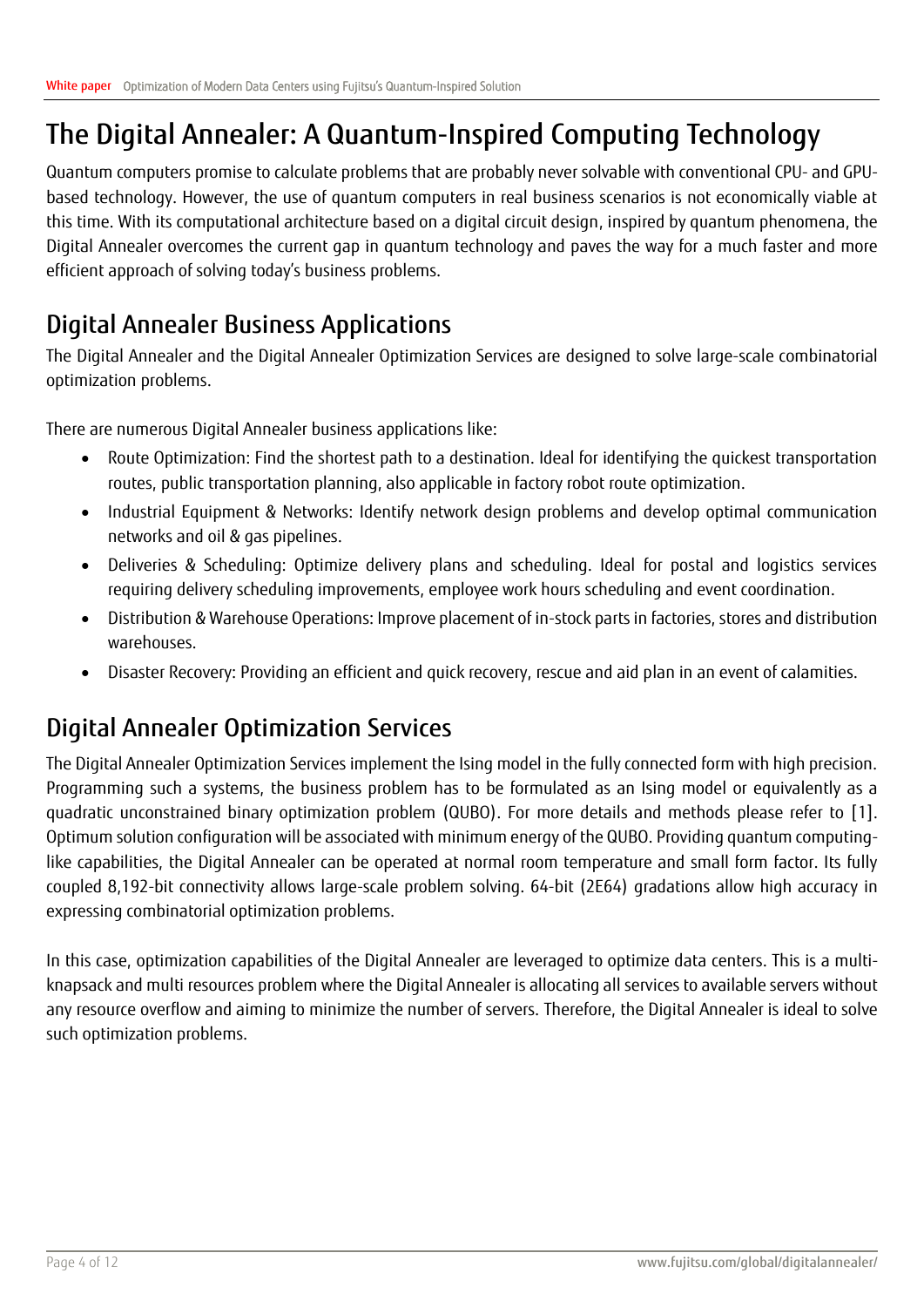### <span id="page-4-0"></span>Introduction of Solution Algorithms

In order to compare the Digital Annealer's performance in solving the server consolidation problem, state-of-the-art optimization algorithms for this problem are introduced and the problem-specific Ising formulation for the Digital Annealer is explained.

### Genetic Algorithms Approach

The Digital Annealer is to be compared with two pure meta-heuristic approaches as well as one hybrid approach that combines meta-heuristics with problem-specific heuristics. Both meta-heuristics are genetic algorithms that mimic natural evolution of DNA on earth. For that reason, a set of solution candidates is randomly initialized, and altered in each generation using local (mutation) and global (recombination) search operators. A selection operator is used to choose the most promising candidates for the next generation. The selection depends on the fitness function that models the quality of a solution candidate. While both genetic algorithms used in the experiments rely on the same fitness function, they differ in the solution encoding and, thus, the genetic operators.

The first genetic algorithm, labeled GA, has been used e.g. by [2] and [3] for solving server consolidation problems. A solution is encoded in an integer vector y of length V such that any element  $y_v = s$ , *iff*  $x_{s,v} = 1$  (i.e. for each service index a server index indicates to which server the service is to be allocated). While solution candidates are initialized by choosing random server indices, mutation of a single solution is implemented as a swap of server indices between two service indices. For recombination of two "parent" candidates, a server index is taken randomly from one parent for each service index (uniform crossover). The selection is performed in a tournament setting, in which a number of solutions are compared to each other and are selected for the next generation with a probability proportional to the solutions' relative fitness values. The GA was parameterized to use comma selection. Therefore, in contrast to plus selection, the offspring fully replaces the parent population. However, to keep the candidate with the highest fitness value so far, for the next generation, so called 1-elitism is used.

The second genetic algorithm, labeled GGA from grouping genetic algorithm, encodes a solution as a sequence of  $n$ sets for each of the servers (cf. e.g. [4, 5]). Thus, a set at index s contains all indices of services allocated to this server:  $set_s = \{v | x_{s,v} = 1\}$ . Candidates are initialized by assigning all service indices to a random set number. While for the mutation operator a random service index is shifted to another server set, recombination is a three-phased operator: First, the service sets are produced by performing uniform crossover between two parent candidates. Second, service indices that now appear twice in the solution are eliminated. Third, missing service indices are injected using a firstfit heuristic (services are allocated to the first set in which sufficient capacity remains). Again, comma-selection is used with 1-elitism, however, the technique of stochastic universal sampling is used to randomly select candidates for the next generation.

The hybrid algorithm, labeled GA BF, is a combination of a genetic algorithm and a best-fit heuristic (cf. e.g. [6, 3]). In this approach, solution candidates are encoded as a permutation of service indices that represent the sequence in which a best-fit heuristic allocates these services. Thus, the fitness evaluation of a solution candidate is done by performing the allocation by the heuristic and evaluate the fitness of the created allocation similar to the other genetic algorithms. These candidates are initialized by creating random permutations and are mutated by swapping two service indices. For recombination, the edge crossover algorithm described by [7] is used to only create valid permutations, and tournament selection is used.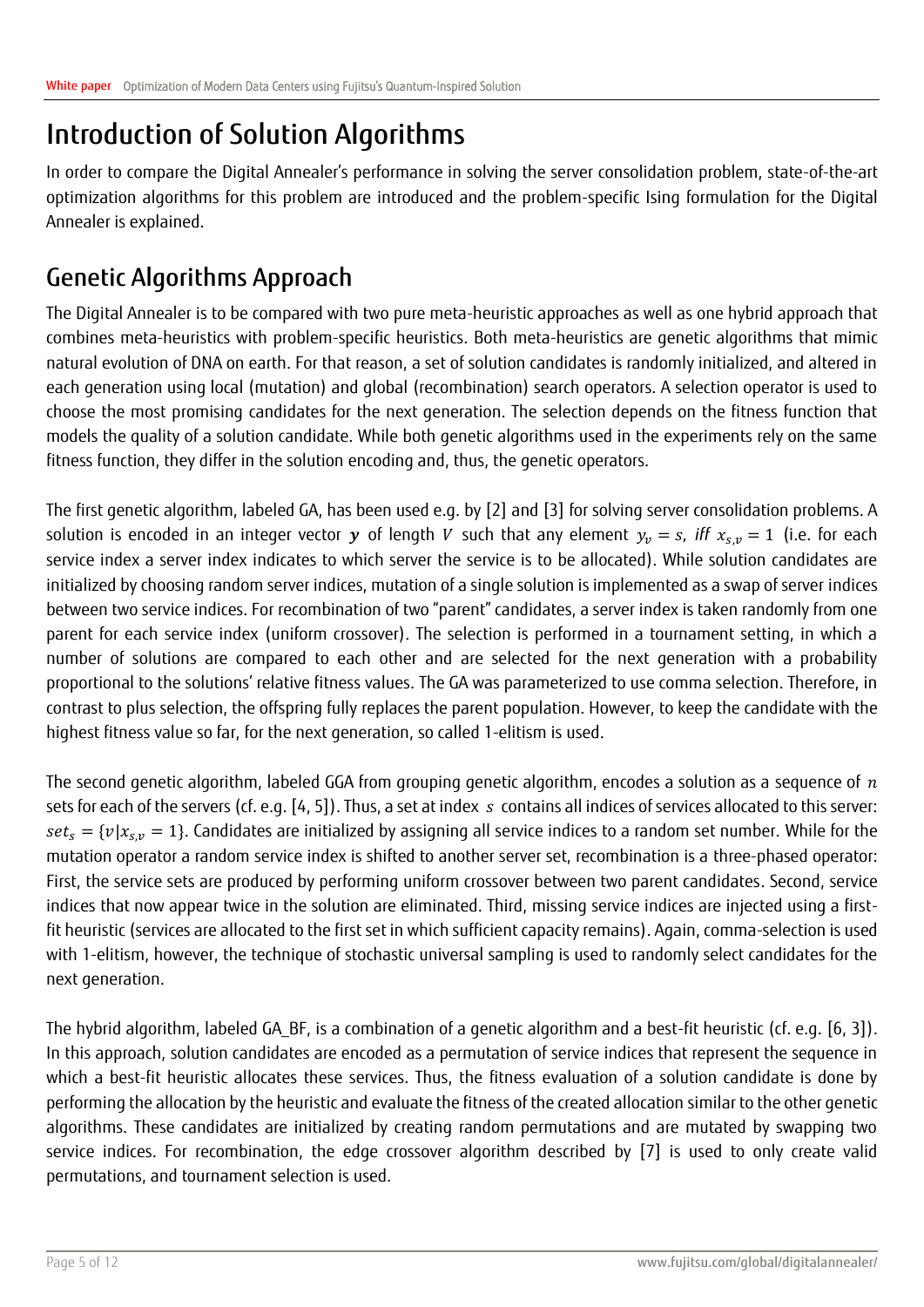### QUBO formulation for the Digital Annealer

The following constraints are formulated in a QUBO format.

1) Each service must be assigned to exactly one of the servers:

$$
H1 = \sum_{v=1}^{V} \left(1 - \sum_{s=1}^{S} x_{s,v}\right)^2
$$

2) CPU resources needed for services should not overflow on any server at all the times:  $c_{v,t}$  is the CPU resource needed by service  $\,v\,$  at time  $\,t.$ 

 $c_{s}\,$  is the total CPU capacity of server  $\,s.\,$ 

 $Y_{1,s,t}\,$  is CPU capacity not used in %, formulated with help of a so called slack variable.

$$
H2 = \sum_{s=1}^{S} \sum_{t=1}^{T} \left( \sum_{v=1}^{V} \frac{x_{s,v}c_{v,t}}{c_s} + Y_{1,s,t} - 100 \right)^2
$$

3) Memory resources needed for services should not overflow on any server at all the times:  $m_{v,t}$  is the memory resource needed by service  $\,v\,$  at time  $\,t.$  $m_{\scriptscriptstyle S}$  is the total memory capacity of server  $\,$  s.

 $Y_{2,s,t}\,$  is the memory capacity not used in %.

$$
H3 = \sum_{s=1}^{S} \sum_{t=1}^{T} \left( \sum_{v=1}^{V} \frac{x_{s,v} m_{v,t}}{m_s} + Y_{2,s,t} - 100 \right)^2
$$

### 4)  $z_s$  is 1 if any service is allocated to the server  $s.$  $\rm z_{\rm s}\,$  is 0 if no service is allocated to the server  $\rm\,s_{\rm r}$  as enforced by constraint.

$$
H4 = \sum_{s=1}^{S} \left( (1 - z_s) \sum_{\nu=1}^{V} x_{s,\nu} \right)
$$

5) Solution with minimum servers is chosen:

$$
H5 = \sum_{s=1}^{S} z_s
$$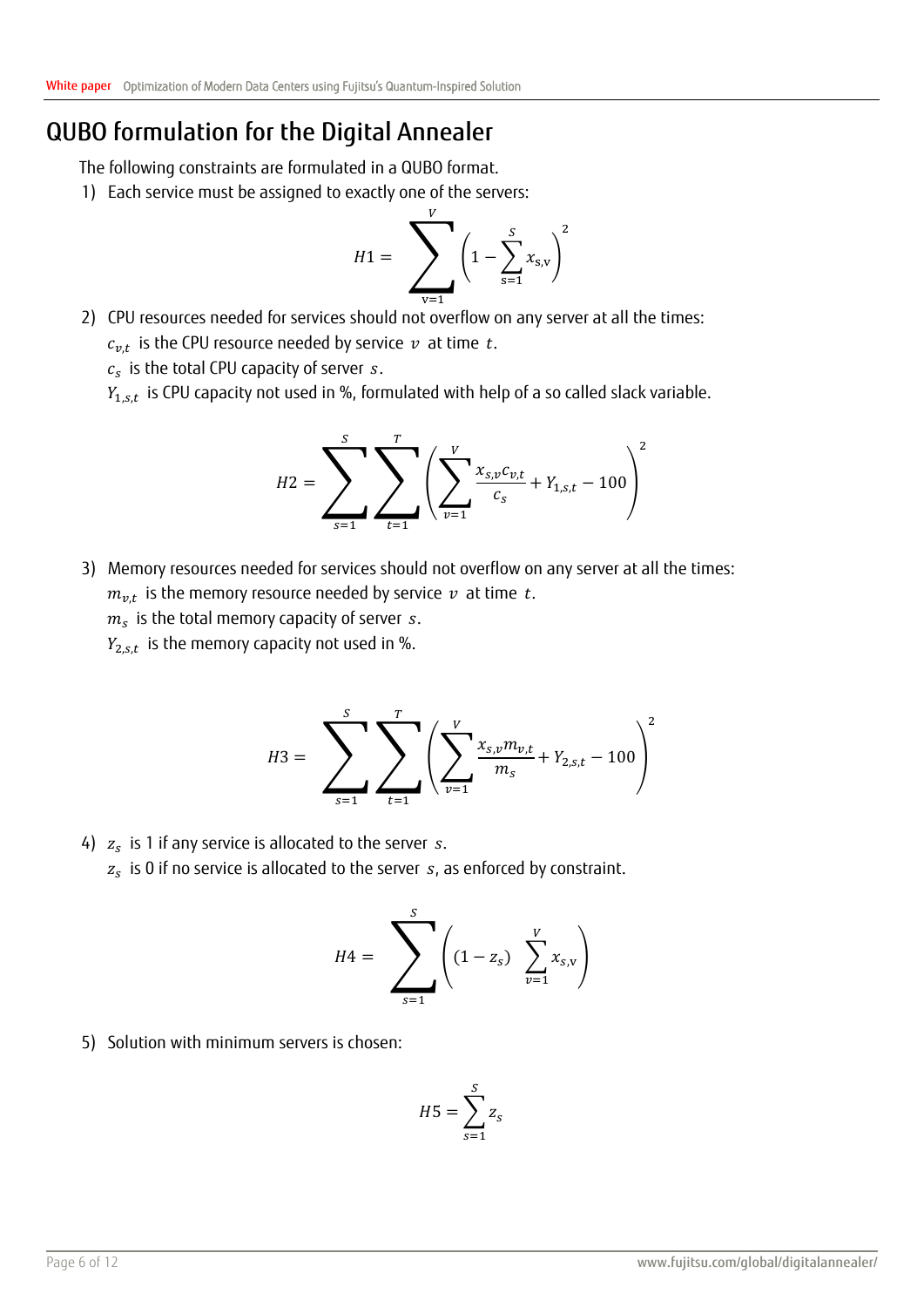QUBO (*H*) will be the sum of all six constraints. A penalty factor is multiplied with each of the constraints. In case a constraint is not fulfilled, the corresponding energy is added as a penalty. Penalty A is very high as H1 represents services allocation to servers and must be fulfilled. Penalty B is associated with not allowing any resources overflow on servers. Penalty C is high as H4 is controlling the bits used for optimization constraint H5. Penalty D is very high as H5 represents the optimization of the problem. Finding the right balance between all the penalties is very important as the unbalanced penalties may adversely affect optimization or any QUBO constraint.

$$
H = A \cdot H1 + B \cdot (H2 + H3) + C \cdot H4 + D \cdot H5
$$

The Digital Annealer tries to find the configuration with the global minimum energy of the QUBO. The latter represents the optimized answer for the given problem. The Fujitsu's Digital Annealer cloud service has been used for this exercise to optimize the QUBO. From the optimal configuration returned by the Digital Annealer, the solution of the problem is formulated. Optimization with the Digital Annealer is also available as on premise service.

Aside from the constraints formulated above, there are other and more complex operational constraints which can be added to the problem. The Digital Annealer can very well optimize problems if further constraints are added to existing problems. The increase in complexity and size of the problem will barely affect the execution time and result quality unlike other algorithms.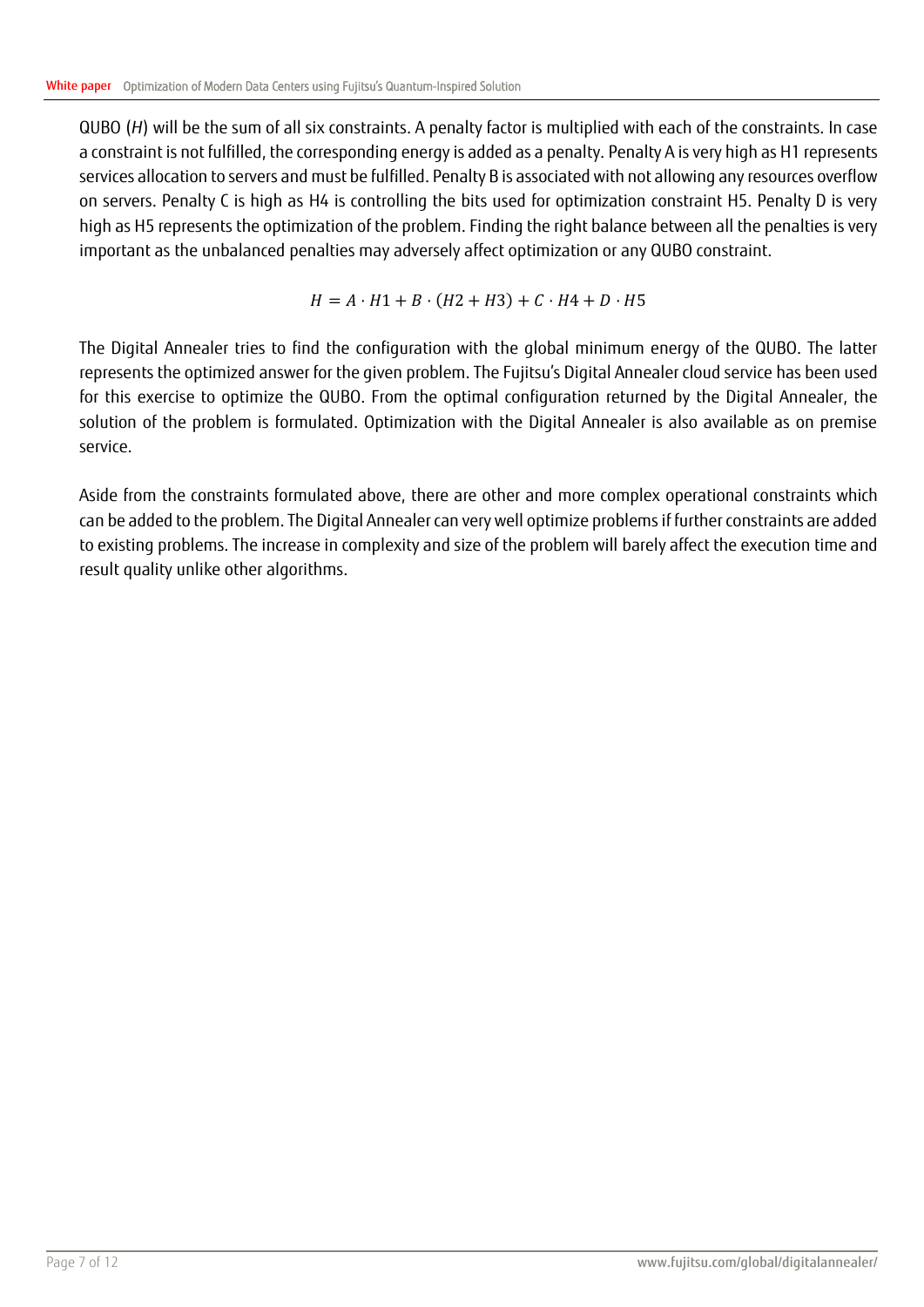### <span id="page-7-0"></span>Results of a Multi-Case Data Center Capacity Management Study

In the following, the presented solution algorithms are applied to solve server consolidation problems that are modeled from real-world cases. For that purpose, 246 data centers hosting enterprise systems have been monitored over a period of seven to 65 days. This information is used to define peak workload demands (computing and memory) for an hour-of-the-day season for each enterprise system. In combination with server capacities, a server consolidation problem is defined for each case.

The number of servers in the 246 cases differs from two to ten while between four and fifteen services have to be allocated. While the simplest case allows for 128 different allocations, the solution space comprises  $1 * 10^{10}$  solution candidates for the most complex case.

In order to compare the quality of the solution algorithms, a solution quality index is defined that rewards smaller numbers of servers required in a solution and penalizes resource overflows. For that reason, the achieved number of required servers is increased by the value of five if computing overflows occur and again by five if memory overflows occur. On that basis, for each case the best quality index is computed, so that to each algorithm and case, the relative quality index difference can be assigned. The boxplot of the relative quality index difference of each algorithm is displayed in Figure 2:



**Figure 2:** As a relative quality index difference of zero indicates that the best solution has been identified by this algorithm, it can be seen that for GA\_BF, GGA, and DA the best solution is identified in more than half of the cases (indicated by the median - orange line), while the GA is considerably worse in this criterion. Average relative quality index difference of GA\_BF and DA (green triangles) are significantly better than for GGA. However, while the DA seems to be a bit more stable than the GA\_BF, a significant difference in average behavior cannot be concluded. This statement is also supported by pairwise comparisons of algorithmic performance, which are presented in Table 1.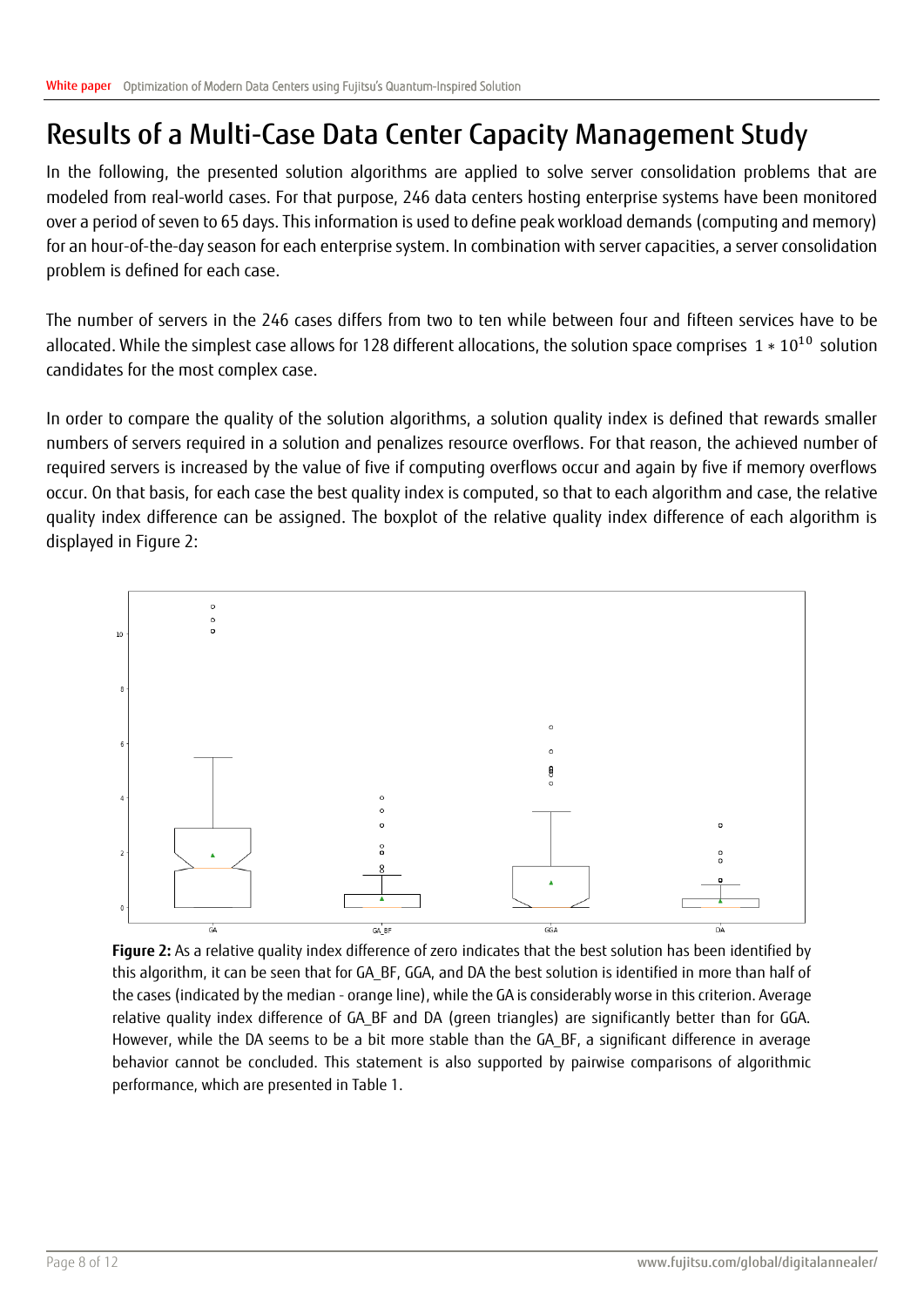| S-values   | DA         | GA            | GA BF         | <b>GGA</b>    |
|------------|------------|---------------|---------------|---------------|
| DA         |            | 0.70731707    | 0.2398374     | 0.43089431    |
| GА         | 0.11382114 |               | 0.09756098    | 0.3495935     |
| GA BF      | 0.14634146 | 0.69918699    |               | 0.40243902    |
| GGA        | 0.23170732 | 0.41463415    | 0.23577236    |               |
|            |            |               |               |               |
|            |            |               |               |               |
|            |            |               |               |               |
| Y-values   | DA         | GΑ            | GA BF         | GGA           |
| DA         |            | $-0.31791694$ | $-0.00538941$ | $-0.06424894$ |
| GА         | 1.50016292 |               | 1.35864893    | 1.0845967     |
| GA BF      | 0.10013066 | $-0.29233895$ |               | $-0.04355417$ |
| <b>GGA</b> | 0.71257743 | $-0.09136984$ | 0.58750779    |               |

**Table 1:** In this context, the S-value refers to the ratio of cases in which an algorithm achieved a better solution quality than another algorithm. The Y-value is defined as the mean relative difference in solution quality between two algorithms [3]. Thus, the DA achieved better solutions than the GA\_BF in nearly 24% of the cases, while GA\_BF dominated DA only in 15% of the cases. However, DA achieved only a 0.5% better quality index than GA BF on average. This supports the statement that DA and GA BF have comparable performance in terms of solution quality with slight indicators that DA performs a bit better.

Nonetheless, referring to runtimes, the DA achieves this comparable solution quality in much less time. This can be seen in Figure 3, in which the box plots of algorithm runtimes in milliseconds are compared.



**Figure 3:** Comparing the DA performance with the best results from all other algorithms, the DA achieved state-of-the-art performance in 133 cases (54%) and identified better solutions in 33 cases (13%). Hence, the potential of the Digital Annealer to improve the server consolidation efforts in data centers could be revealed.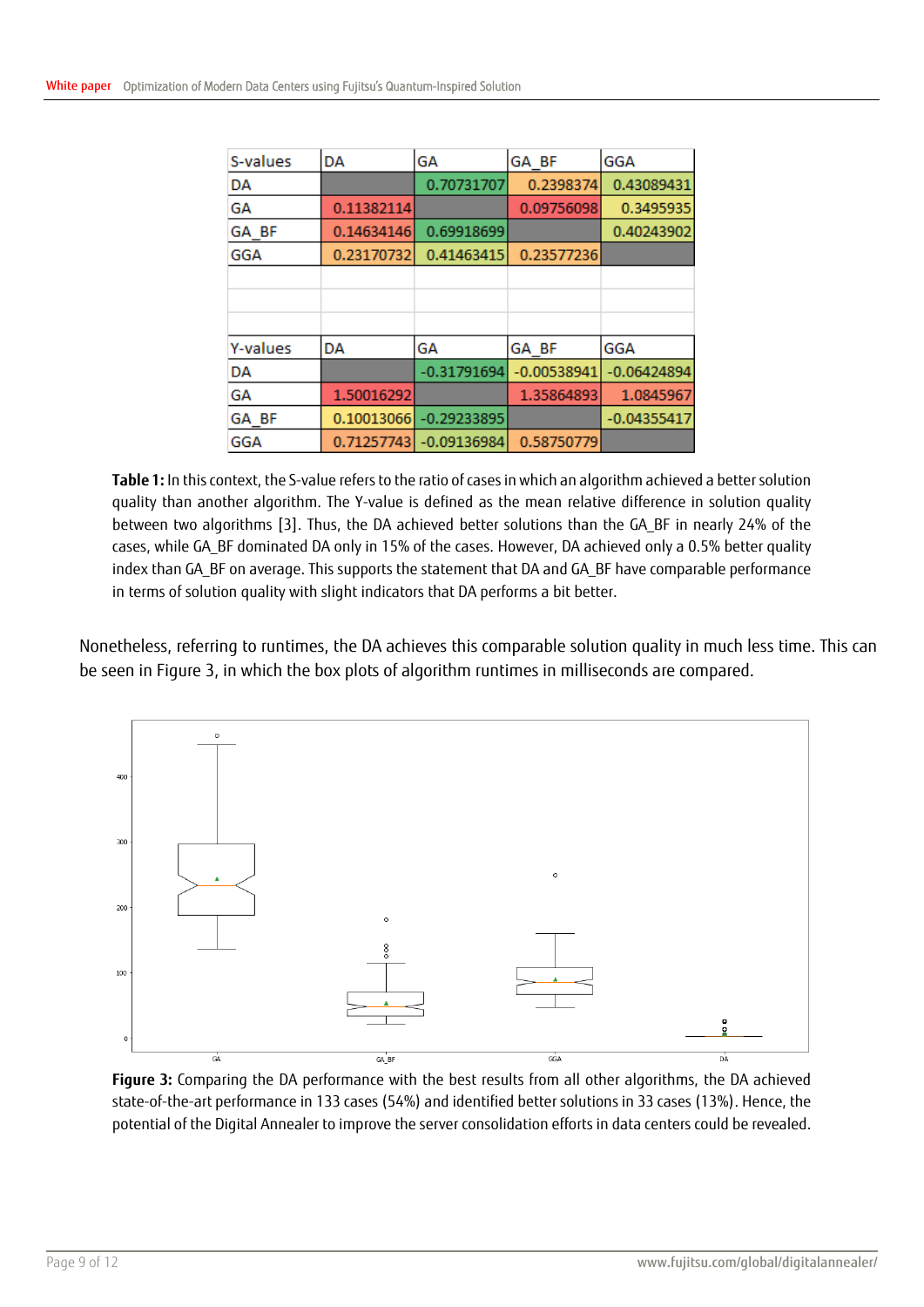## <span id="page-9-0"></span>Conclusion

Fujitsu's Digital Annealer achieves state-of-the-art quality with high reliability. In 246 experiments from the domain of IT capacity management using real-world data, the Digital Annealer revealed optimal solutions in 67% of the cases, hence, more often than any other algorithm. In 33 of 246 cases (13.4%), the Digital Annealer has found a better solution than any other algorithm in any iteration, leading to the best average solution quality among the tested metaheuristics. Remarkably, the Digital Annealer identified feasible solutions faster by orders of magnitude when compared to state-of-the-art algorithms. In fact, the Annealer's runtime for the most complex case was lower than the runtime of any other tested metaheuristic for the least complex case. This makes the Digital Annealer an excellent technique to complement the solution portfolio of infrastructure optimization services for enterprise applications such as the Fujitsu SAP SystemInspection.

### <span id="page-9-1"></span>Executive Summary

Together with the Magdeburg Research and Competence Cluster for Very Large Business Applications, Fujitsu has conducted a multi-case study in order to challenge its new quantum-inspired optimization technology, termed **Digital Annealer**. The Digital Annealer is a cutting-edge optimization solution and, therefore, suitable to optimize modern data centers with respect to operational costs. As infrastructure optimization challenges of this kind are addressed by the Fujitsu SAP SystemInspection Service, the Digital Annealer was applied across 246 server consolidation use cases in order to find optimal SAP landscape designs and, therefore, to identify saving potential. When comparing the results to other state-of-the-art optimization algorithms, the Digital Annealer finds optima more often than any other algorithm and, in 13.4% of the cases, a better solution than any other algorithm. In the majority of the tested cases, the Digital Annealer outperforms state-of-the-art algorithms in terms of solution quality and runtime.

The **SAP SystemInspection Service** offers an efficient analysis and comprehensive consultation package for existing infrastructure environments. The provided analysis of current workloads, performance bottlenecks, and related resource consumption creates an excellent data basis for the optimization of SAP landscapes. As this challenge typically opens up vast solution spaces of NP-hard optimization problems, the quantum-inspired Digital Annealer represents a convenient technique to identify optimal or near-optimal designs. Such reorganizations of services deliver a positive contribution to the energy consumption of organizations and underline th[e Fujitsu Climate and Energy Vision.](https://www.fujitsu.com/global/microsite/fujitsu-climate-and-energy-vision/)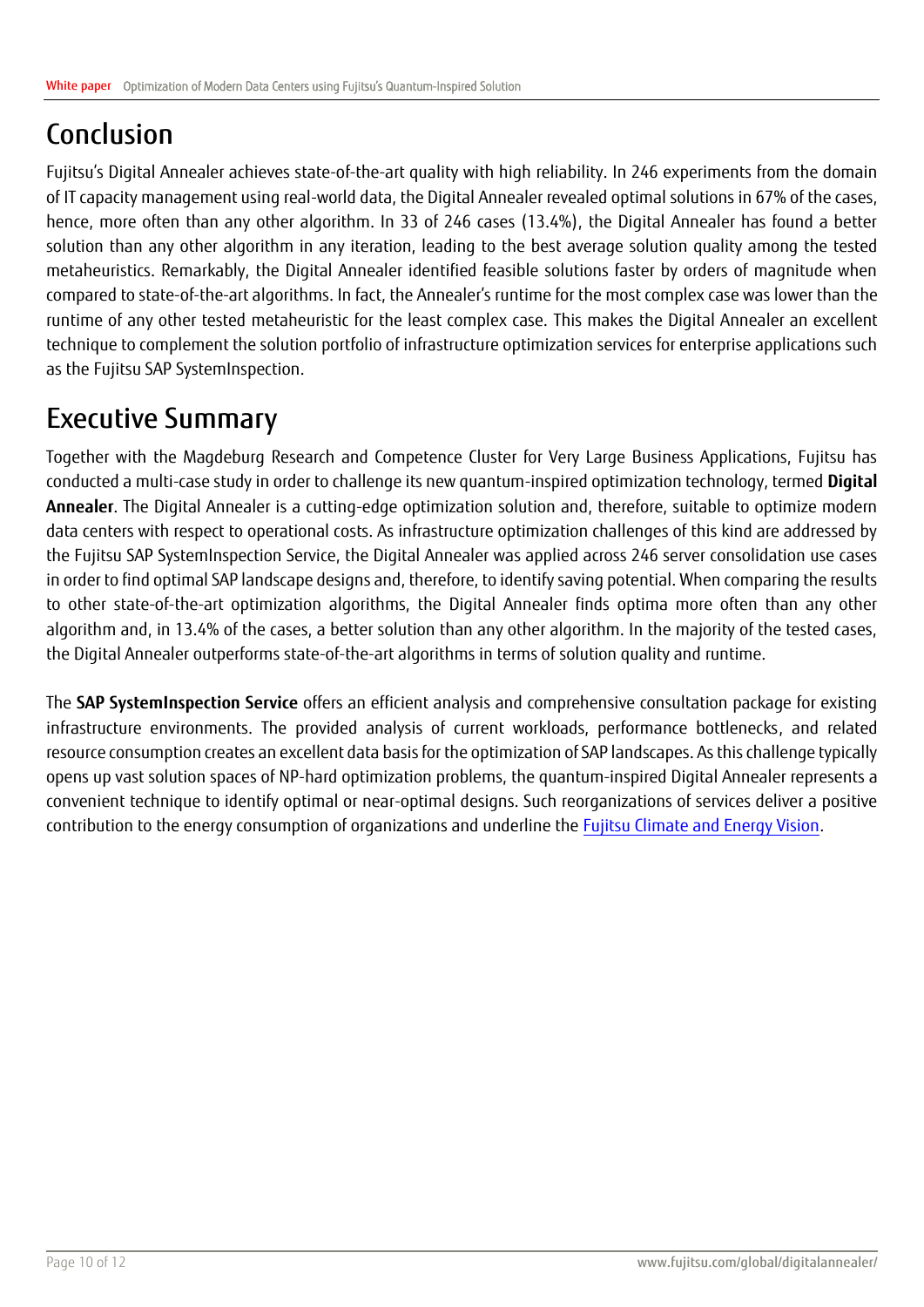### <span id="page-10-0"></span>Acknowledgement

Experiments performed for this white paper were conducted by the Magdeburg Research and Competence Cluster (MRCC) for Very Large Business Applications (VLBA) at the Otto-von-Guericke-University Magdeburg and the Digital Incubation team, Fujitsu Technology Solution, Germany. Special thanks to Dr. Fritz Schinkel, Andreas Rohnfelder for giving us the opportunity and support to solve this problem using the Digital Annealer. We are thankful to Markus Kirsch for his technical reviews and Alexander Kaffenberger for initiating this project. Also, we would like to thank Marco Edel and Jürgen Ellwanger for the ongoing efforts to create and manage a scientific environment which enabled to study cases and conduct experiments for this white paper. Finally, we thank the members of the Chair of Business Informatics at the Otto-von-Guericke-University Magdeburg for the continuous support of applied research in collaboration with Fujitsu.

### <span id="page-10-1"></span>Authors

<span id="page-10-3"></span>Sushant Uttam Dhamneka[r](#page-10-3)<sup>1</sup>, Dr. Sasc[h](#page-10-3)a Bosse<sup>2</sup>, Dr. Hendrik Müller<sup>2</sup>, Dr. Christian Münch<sup>2</sup>, Prof. Klaus Turowsk[i](#page-10-3)<sup>2</sup>

## <span id="page-10-2"></span>References

- 1) Lucas, Andrew, 2014, Ising formulations of many NP problems, Frontiers in Physics Feb. 2014, <https://doi.org/10.3389/fphy.2014.00005>
- 2) Rolia, J., Andrzejak, A., and Arlitt, M. (2003). Automating enterprise application placement in resource utilities. In Brunner, M. and Keller, A. (eds.), 14th IFIP/IEEE International Workshop on Distributed Systems: Operations and Management (DSOM), pages 118–129.
- 3) Stillwell, M., Schanzenbach, D., Vivien, F., and Casanova, H. (2010). Resource allocation algorithms for virtualized service hosting platforms. Journal of Parallel and Distributed Computing, 70:962–974.
- 4) Xu, J. and Fortes, J. A. B. (2010). Multi-objective virtual machine placement in virtualized data center environments. In IEEE/ACM International Conferenc on Cyber, Physical and Social Computing (CPSCom), Hangzhou, China.
- 5) Falkenauer, E. and Delchambre, A. (1992). A genetic algorithm for bin packing and line balancing. In Robotics and Automation, 1992. Proceedings., 1992 IEEE International Conference on, pages 1186–1192.
- 6) Liu, D. S., Tan, K. C., Huang, S. Y., Goh, C. K., and Ho, W. K. (2008). On solving multiobjective bin packing problems using evolutionary particle swarm optimization. European Journal of Operational Research, 190:357–382.
- 7) Larranaga, P., Kuijpers, C. M. H., Murga, R. H., Inza, I., and Dizdarevic, S. (1999). Genetic algorithms for the travelling salesman problem: A review of representations and operators. Artificial Intelligence Review, 13(2):129–170. (Cited on page 93.)
- 8) Shehabi, A., Smith, S., Sartor, D., Brown, R., Herrlin, M., Koomey, J., Masanet, E., Horner, N., Azevedo, I., and Lintner, W. (2016). United states data center energy usage report. UR[L https://escholarship.org/uc/item/84p772fc](https://escholarship.org/uc/item/84p772fc)
- 9) Koomey, J. and Taylor, J. (2017). Zombie/comatose servers redux. Technical report, Stanford University, Anthesis, Koomey Analytics.

 $\overline{a}$ 

<sup>1</sup> Fujitsu Technology Solutions

<sup>&</sup>lt;sup>2</sup> Magdeburg Research and Competence Cluster for Very Large Business Applications at the Otto von Guericke University Magdeburg